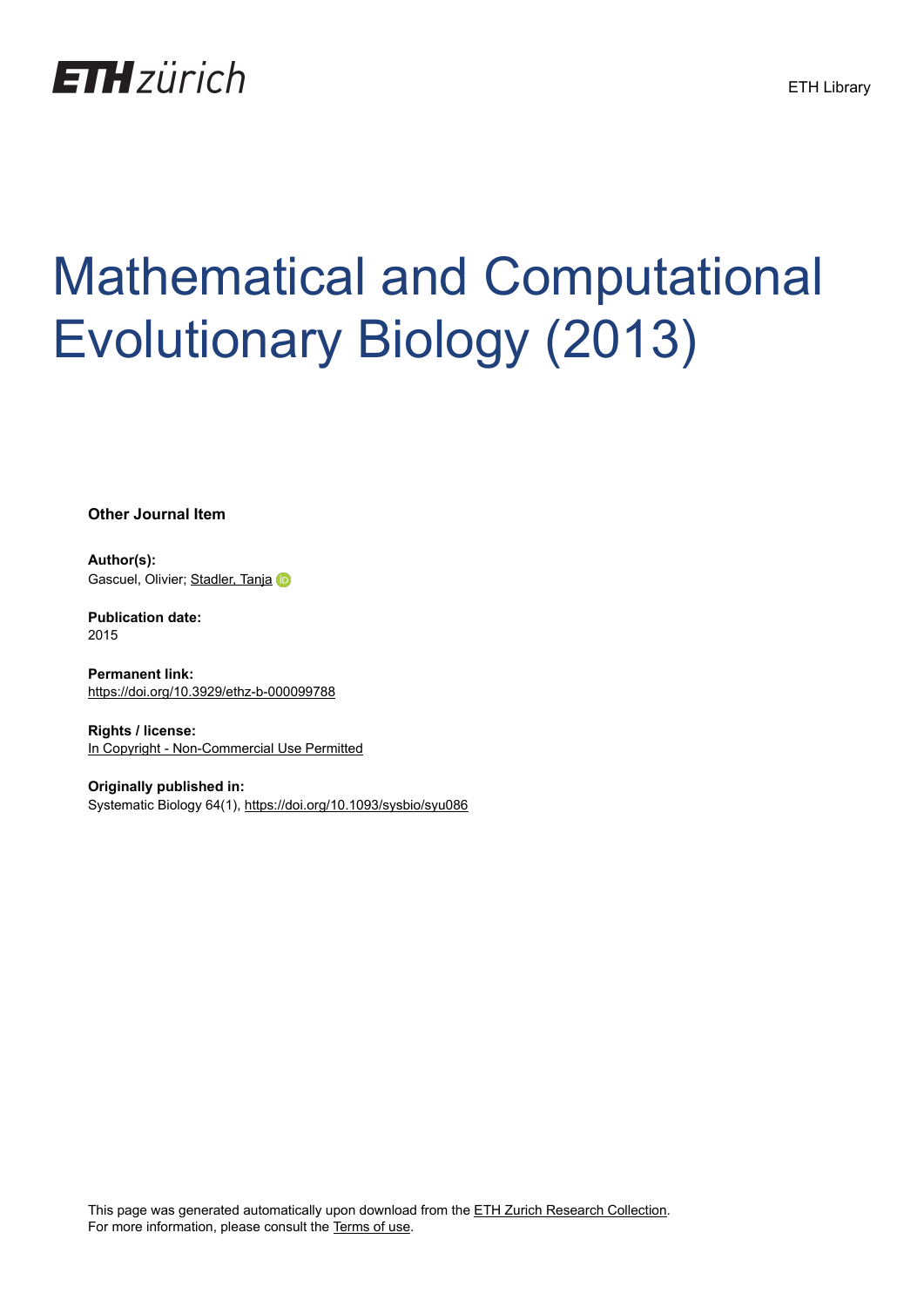## **Mathematical and Computational Evolutionary Biology (2013)**

OLIVIER GASCUEL<sup>1</sup> AND TANJA STADLER<sup>2</sup>

<sup>1</sup>*Institut de Biologie Computationnelle (IBC), LIRMM, UMR5506, CNRS and Université de Montpellier, France and* <sup>2</sup>*Department of Biosystems Science and Engineering, Eidgenössische Technische Hochschule Zürich, 4058 Basel, Switzerland*

*Correspondence to be sent to: Institut de Biologie Computationnelle (IBC), LIRMM, UMR5506, CNRS and Université de Montpellier, CC 05016, Campus*

*St. Priest, Bât. 5, 860 rue de St. Priest, 34095 Montpellier cédex 5, France*

*E-mail: gascuel@lirmm.fr*

This special issue of *Systematic Biology* contains review articles, contributed by keynote speakers after the fifth edition of the "Mathematical and Computational Evolutionary Biology" conference (MCEB; see web sites below) conference, held in 2013. We started in 2003 (under a slightly different name: "Mathematics of Evolution and Phylogeny") at the Mathematics Research Center Henri Poincaré, Paris, with well-known speakers like Walter Fitch and Joe Felsenstein. We had the feeling that the considerable efforts of the keynote speakers to synthesize and present their research in an extensive but understanding manner would deserve to be known by a large audience. Two books containing review articles corresponding to keynote presentations were published, following the 2003 and 2005 conference edition [\(Gascuel](#page-2-0) [2005;](#page-2-0) [Gascuel and Steel 2007](#page-2-0)).

We then moved in 2008 to Montpellier, south of France, into a lovely, remote place, the "Hameau de l'Etoile", which conference attendees will surely remember. In 2012, we decided to start running the conference annually. Indeed, the mathematical and computational tools and concepts now form an essential basis for modern evolutionary studies. The rise of sound statistical and combinatorial approaches in evolutionary and genome biology has offered considerable improvements beyond the original ad hoc methods, providing new methods and algorithms to handle ever-growing data sets. However, such advances require an increasingly sophisticated mathematical treatment of the problems at hand, as well as faster algorithms and computers in order to answer important biological questions. The aim of MCEB is to contribute to the development of such methodological works, by bringing together researchers from various disciplines: mathematics, computer science, phylogenetics, population genetics, and genomics. Every year we have 8–10 keynote speakers who introduce a field of research and discuss their own work in this field during a long talk (1h30). The afternoons are for short presentations and posters, with plenty of time for discussions. The number of attendees is limited (∼60) in order to favor small group interaction.

Moreover, we have a different focus every year, with emphasis on topical application domains. In 2013 the focus was given to the applications of mathematical and computational evolutionary biology to medicine, with

regard to human and cancer genomics, microbiomes, genetic disease, and epidemics. General concepts, models, methods, and algorithms were also presented and discussed, just as during the previous conference editions. Applications of evolutionary biology in medicine and human health already have a long history (e.g., [Stearns and Koella 2008](#page-2-0)), but are becoming highly topical with the advent of next generation sequencing data. Evolutionary tools and concepts are essential to decipher these data in a medical context, as illustrated by Gil McVean during his MCEB 2013 talk "Dissecting the [genetic contribution to human disease" \(](#page-2-0)Abecasis et al. [2012\)](#page-2-0). We also had several presentations on the recent progress in molecular epidemiology highlighting how phylodynamic tools can be used to understand the spread of epidemics based on pathogen genetic sequencing data [\(Drummond et al. 2005](#page-2-0); [Volz et al. 2009](#page-2-0); [Rasmussen et al. 2011;](#page-2-0) [Stadler et al. 2013\)](#page-2-0). Such methods are currently being extensively used to understand the spre[ad of Ebola in West Africa \(Gire et al. 2014;](#page-2-0) Stadler et al. [2014](#page-2-0); [Volz and Pond 2014\)](#page-2-0).

This special issue contains three review articles: on cancer, on the human microbiome, and on gene tree species tree inference. *Systematic Biology*, with its strong history in attracting, handling and disseminating mathematically inclined articles incorporating phylogenetic methods, is the perfect choice for the publication of such papers. The review "Cancer evolution: mathematical models and computational inference", by Beerenwinkel, Schwarz, Gerstung, and Markowetz, is grounded on the well-known fact that cancer is an evolutionary process characterized by the accumulation of mutations in the genomes of affected cells. A large spectrum of recent approaches are reviewed, to model the initiation and progression of cancer using population dynamics concepts, to reveal the evolutionary relationships between tumor sub-clones using phylogenetic methods, and to describe dependencies among mutations using probabilistic graphical models. The review "Phylogenetics and the human microbiome" by Matsen deals with the analysis of the very large sequence data sets obtained from metagenomic studies of our microbiome. It shows that much of the analytical work for these sequences involves phylogenetics, at least indirectly, and reviews the field, its methods, and the current challenges from